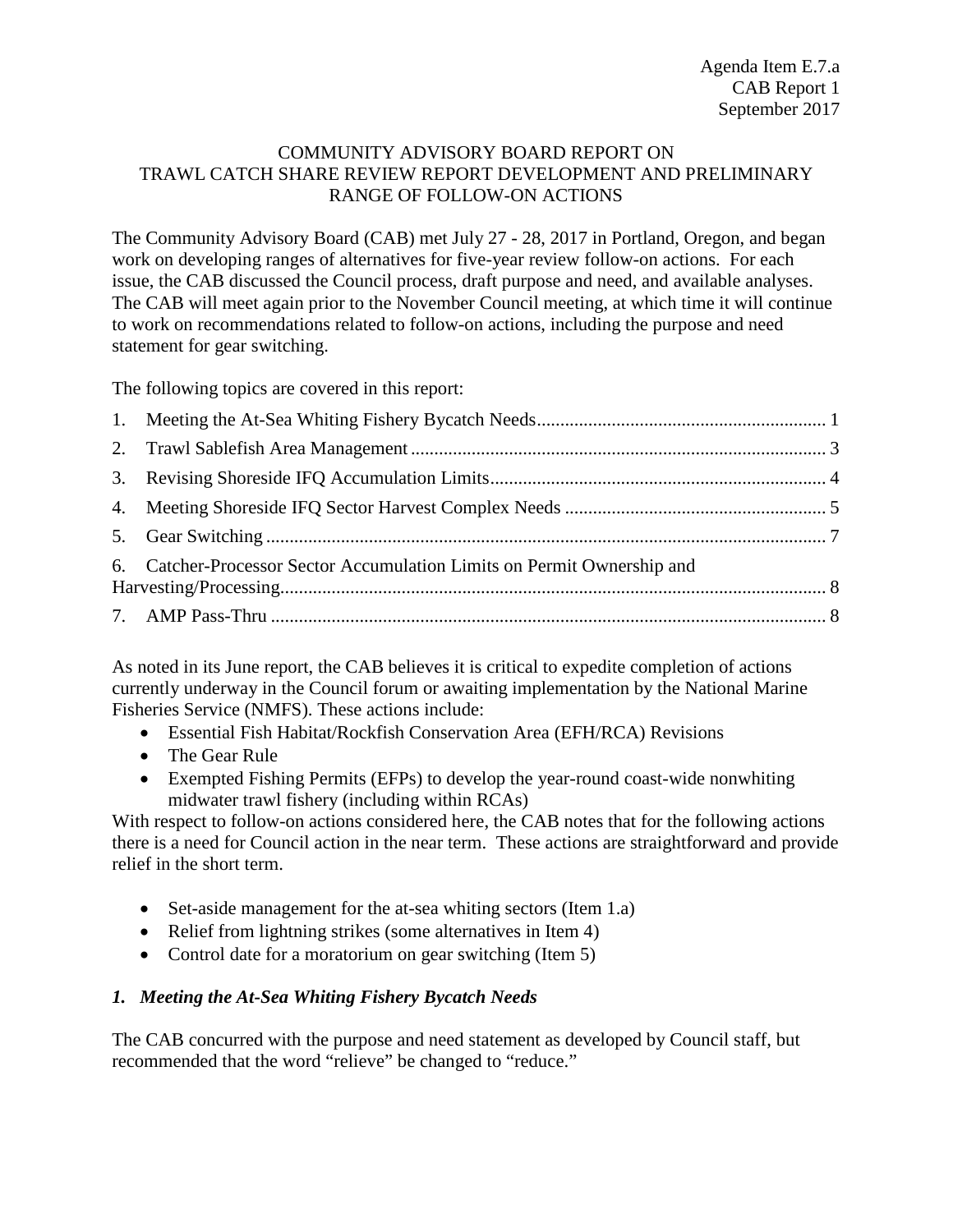Overall, for near-term relief, the CAB recommends the Council proceed with (a) set-aside management and (b) increasing harvest guidelines, but continue to explore other possible actions. The CAB remains interested in other topics as potential long-term solutions, including between sector quota pound (QP) transfers, revisions to the Amendment 21 allocations, and carryovers. At this point, it would be premature to take any approach off the table. In moving forward, it will be important to balance the tradeoff between making the industry more rational while at the same time not taking conservation risks.

## a. *Set Aside Management*

As a matter of expediency in providing relief, the CAB recommends that the Council proceed with establishing set-asides in place of hard caps for all four of the original hard cap species.

The alternatives are:

**Alternative 1-status quo**: A plan amendment to manage Pacific ocean perch and darkblotched rockfish as set-asides (currently in progress). **Alternative 2-set aside management for all cap species (CAB preferred):** A plan amendment to add widow rockfish and canary rockfish to the species managed with setasides and to continue such management for all four cap species indefinitely (until changed).

# b. *Increasing the Amounts Available for Harvest*

With respect to increasing fishery harvest guidelines, the CAB recommends that during the biennial specifications process, the Council evaluate the degree to which current policy is overly conservative and provide relief in those areas. For example, the CAB understands that in general the calculation of amounts for set-asides are based on the maximum observed mortalities over the last ten years. How likely is it that research and incidental open access set-asides will all be at that maximum in any one year? To what degree have set-aside amounts been fully taken in the past?

# c. *Between Sector Quota Pound Trading*

The CAB believes that the range of alternatives set out at the September 2016 Council meeting is adequate and should form the basis for the range of alternatives used in the analysis of betweensector quota pound trading [\(Agenda Item F.4, Attachment 1, September 2016\)](http://www.pcouncil.org/wp-content/uploads/2016/08/F4_Att1_QP_Trading_SEPT2016BB.pdf).

**Alternative 1.** Status quo. Trading of quota between sectors is not allowed. **Alternative 2.** Allow transfer of allocations between quota pound holders across limited entry trawl sectors. This alternative would allow shorebased QP holders to transfer their non-whiting quota pounds to any mothership (MS) or catcher-processor (CP) co-op and allow MS and CP co-ops to transfer their non-whiting quota in the form of QP to accounts in the shorebased IFQ system.

**Alternative 3.** Move quota at a higher level via Council action and rebalance score card in-season. This alternative would provide the Council the ability to move species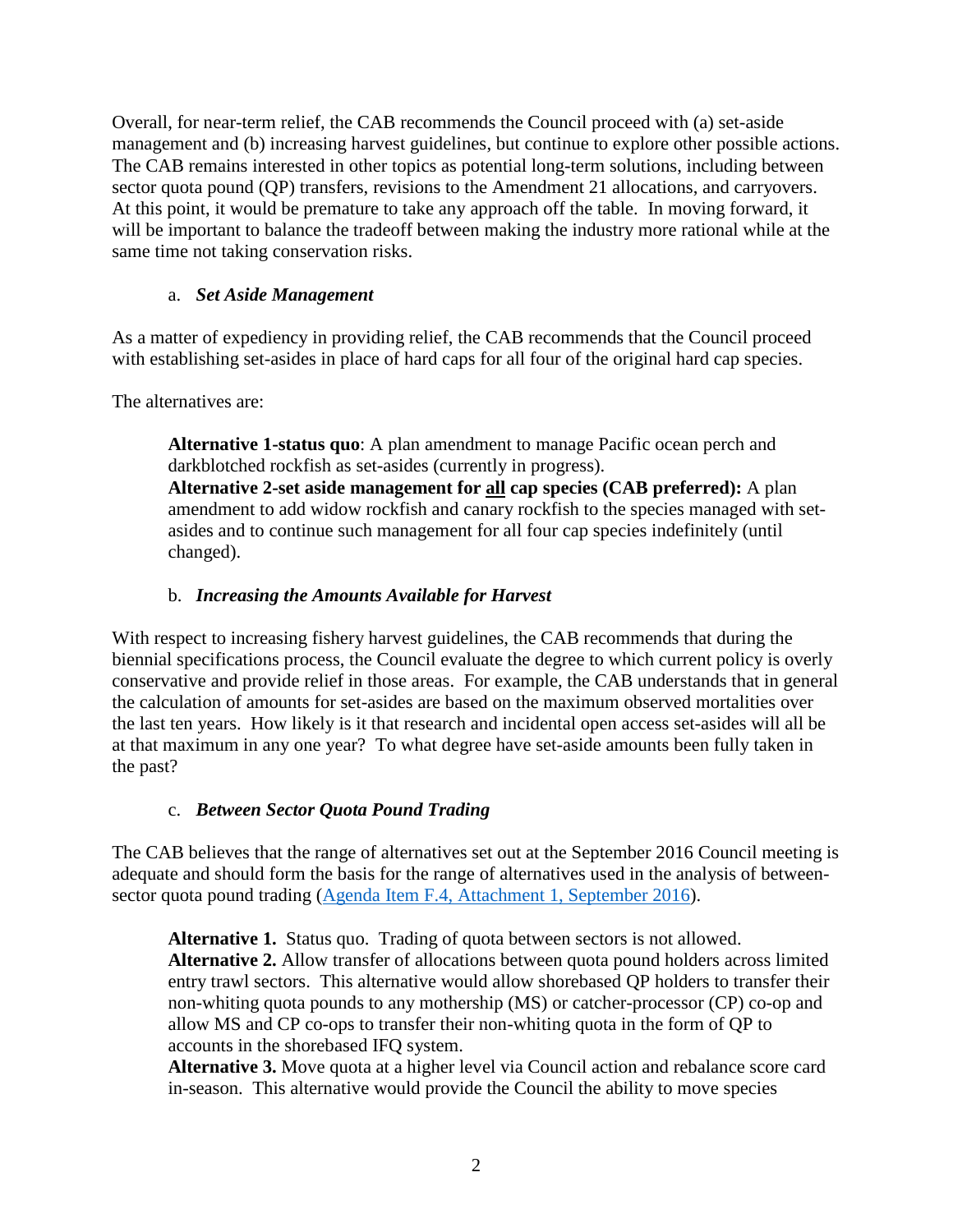allocations to another sector in-season based on current fishery data trends, sector needs, and willingness for sectors to allow excess to be transferred. Transfers between the MS and CP sector could be conducted in a similar manner as was done in October, 2014. Transfers to the shorebased sector from the MS or CP sector could be done, but transfers from the shorebased sector to the MS or CP sectors could not be done because QPs cannot be taken out of individual accounts.

While there is interest in a market approach (e.g. Alternative 2), there is also concern about situations where quota can only be transferred in one direction and that the needs of non-harvest sectors (e.g. processors) that are dependent on the allocations may not be fully accounted for. This issue may be complex and require a substantial amount of regulatory work.

## d. *Changing Within Trawl and Trawl/Nontrawl Allocations*

The CAB recommends that the Council's Ad Hoc Groundfish Allocation Committee be convened soon to address this issue. The range of alternatives to be considered should be consistent with the analysis that has been done thus far on the review of the [Amendment 21](http://www.pcouncil.org/wp-content/uploads/2017/05/F2_Att2_Am21Eval_JUN2017BB.pdf)  [allocations.](http://www.pcouncil.org/wp-content/uploads/2017/05/F2_Att2_Am21Eval_JUN2017BB.pdf)

## e. *Carryover of At-sea Set Asides*

The CAB recommends that the Council move forward with a policy that will facilitate the expanded use of carryover provisions, and include carryover of the at-sea set-asides from one year to the next, along with carryover for the shoreside trawl program quota pounds. The absence of carryovers means that available allocations are under-harvested because unused QP cannot be used in a following year. With respect to set-asides, providing enough fish to ensure that one sector's bycatch needs are met will likely result in some of that fish going unharvested in years when actual bycatch is lower. The CAB understands that it is likely that this issue will be considered as part of Agenda Item E.5 (Flexibility in Annual Catch Limit Management Response, Scoping) at the September 2017 Council meeting.

## <span id="page-2-0"></span>*2. Trawl Sablefish Area Management*

The CAB recommends the following purpose and need statement to replace the draft developed by Council staff.

Action may be needed to allow the shorebased trawl sector to reduce costs and more fully harvest its allocation to the benefit of industry (harvesters and processors), communities, and consumers. Currently, the trawl southern sablefish allocation is going largely unharvested while the northern sablefish allocation is nearly fully harvested. The management boundary at  $36^{\circ}$  N. latitude is not needed for conservation purposes. The trawl sablefish in the south is being harvested primarily by vessels using pots (vessels gear switching) that come down from the north, and it has been stated in public comment that this is resulting in a conflict between those vessels and vessels from other sectors that use line gear in that area (gear interaction and grounds and market competition). The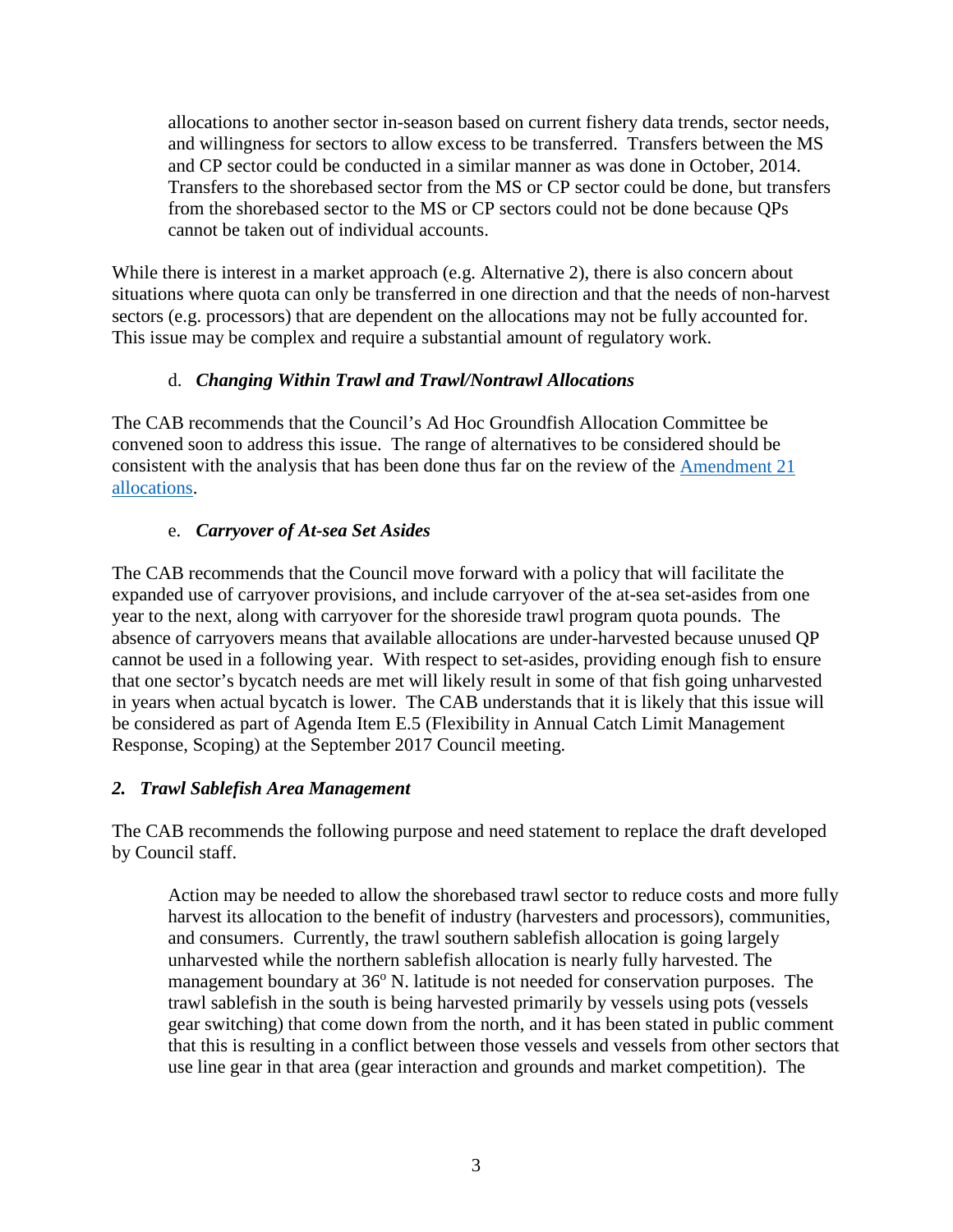purpose of this action would be to create a coastwide sablefish allocation for the trawl sector.

With respect to this purpose and need statement, the CAB would like to note that, while there is a perceived conflict between gears, the CAB is not certain that there are substantial conflicts.

The gear switching issue (Item 5) may be interrelated with this issue. While some members of the CAB note that elimination of the line at  $36^{\circ}$  N. would provide more sablefish for northern fisheries, others express concern that the additional sablefish could just allow the expansion of gear switching. One approach might be to pair elimination of the  $36^{\circ}$  N. line with a moratorium on new gear-switching operations (including a control date). Another perspective was that the issues are not interrelated and resolution of the 36<sup>o</sup> N. line should be decided based on the lack of a biological basis given sablefish population dynamics. These issues will be further vetted as the process moves forward and the analysis is developed.

Alternative 1: Status Quo. Trawl allocation is divided north and south of 36<sup>o</sup> N. latitude. **Alternative 2:** For trawl sablefish, eliminate the management line at  $36^\circ$  N. lat. After determining all allocations as required under the FMP (including tribal, open access, and limited entry fixed gear) merge the trawl northern and southern sablefish allocations into a single management unit.

**Alternative 3:** Same as Alternative 2, but as a mitigation measure, also take additional actions to limit new gear switching operations.

Alternatively, the issue of limiting gear switching might be addressed as an entirely separate item under the Gear Switching topic discussed below.

Another alternative might be to allow southern sablefish to be fished north of the line, but only with trawl gear. Some members of the CAB feel that if that approach is adopted, vessels currently gear switching should be grandfathered in (allowing them to fish the southern sablefish in the north with nontrawl gear). Others felt this would be better addressed under action on gear switching.

## <span id="page-3-0"></span>*3. Revising Shoreside IFQ Accumulation Limits*

The CAB concurred with the purpose and need statement as developed by Council staff.

There was a recommendation that the current limits be further assessed and analyzed using the Herfindahl-Hirschman Index and a microeconomic welfare distribution analysis.

For the aggregate nonwhiting control limits, the CAB recommends status quo and elimination of the aggregate limits be used as bookends for the range of alternatives.

#### **Aggregate QS Control Limit Alternative 1 - Status Quo:** 2.7 percent aggregate nonwhiting control limit.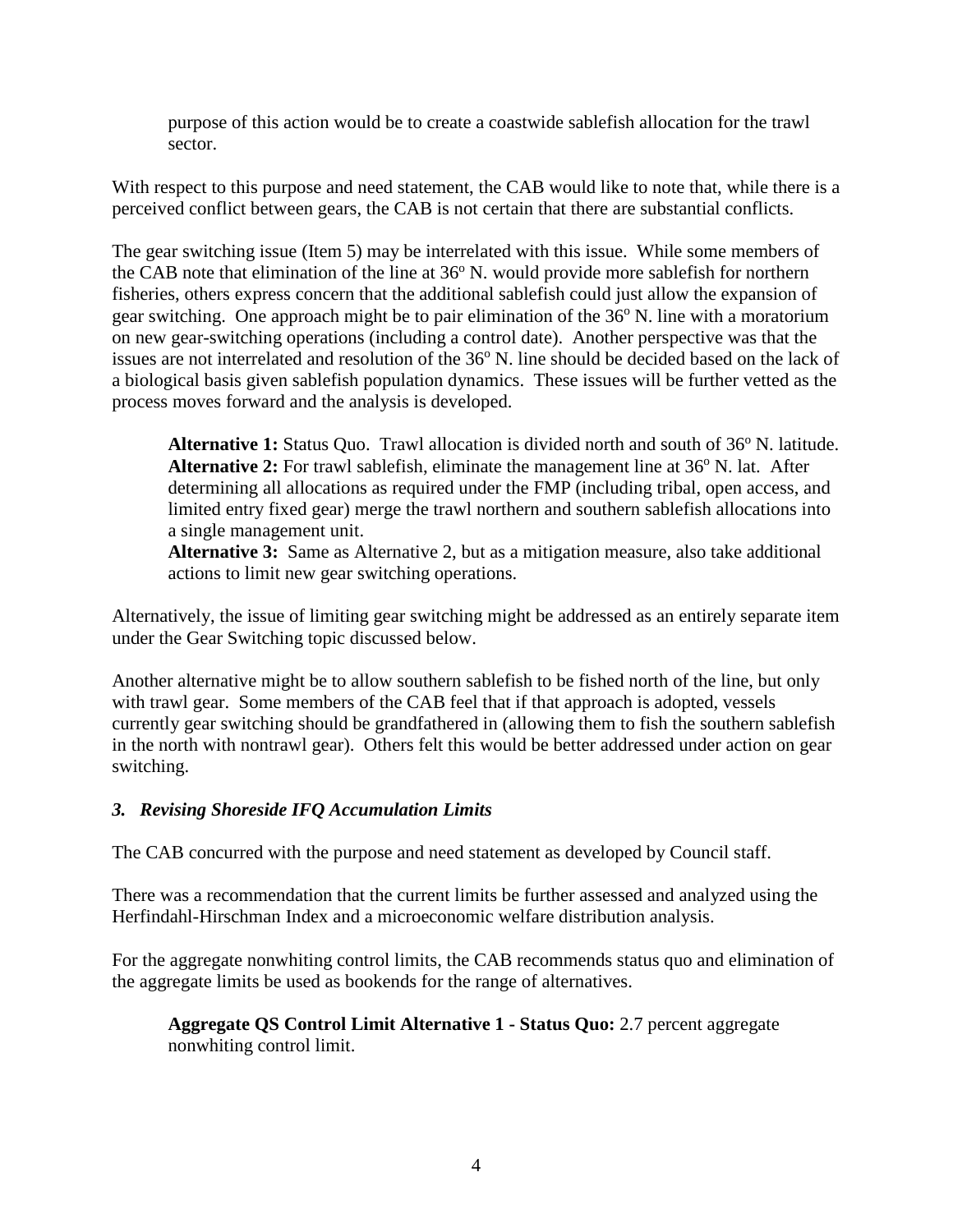**Aggregate QS Control Limit Alternative 2:** No aggregate nonwhiting control limit (based on individual species limits, no one would be able to control more than 5.84 percent).

The CAB noted that the current aggregate limit is calculated based on 2010 trawl allocations (the 2010 allocations are used to weight the individual species allocation to determine the aggregate amount of nonwhiting QS a person controls). Over time, this weighting becomes outdated. Elimination of the aggregate limit would remove the need for such calculation, as well as the regulatory and procedural complexities of adjusting the weighting.

Individual species annual vessel QP limits should also be evaluated and further analyzed (including a review of the original analysis used to develop the limits). For incidentally caught species or species for which catch is market limited, it might not make sense to maintain the existing limits; but at the same time, it may be that target and bycatch species should be evaluated differently. Rather than permanently setting individual species QP limits, they might be adjusted depending on the degree to which allocations are being attained.

There are daily vessel QP limits for overfished species and Pacific halibut that are equal to the control limits. The CAB believes these are an administrative burden that has little benefit in ensuring that overfished species QP are available on the market. Additionally, the only overfished species that remain are yelloweye rockfish and cowcod.

**Daily Vessel QP Limits Alternative 1 – Status Quo:** Maintain all existing individual species vessel limits. **Daily Vessel QP Limits Alternative 2 – Eliminate daily limits.** 

## <span id="page-4-0"></span>*4. Meeting Shoreside IFQ Sector Harvest Complex Needs*

The CAB concurred with the purpose and need statement as developed by Council staff, but suggested that additions be made to include the lightning strike issue and downstream impacts that occur as a result of harvest limits (e.g. impacts to processors and markets).

The CAB considered a number of different approaches for reducing constraints in the shorebased fishery. The alternatives identified address constraints for the fleet level as a whole and for individual vessels encountering lightning strike tows.

## *a. Enhance the Fleet's Ability to Use Quota Within the Trawl Allocations*

The following alternatives may enhance the fleet's attainment of its allocation by increasing access. For example, allowing post-season trading would increase the use of QP to cover catch in the year for which they were issued, rather than using current year QP to cover previous year catch. And, increasing carryover amounts provides increased opportunity to take available allocations.

**Allow Post Season Trading -** Allow post season trading to cover the deficit (also an element on alternatives for lightning strikes).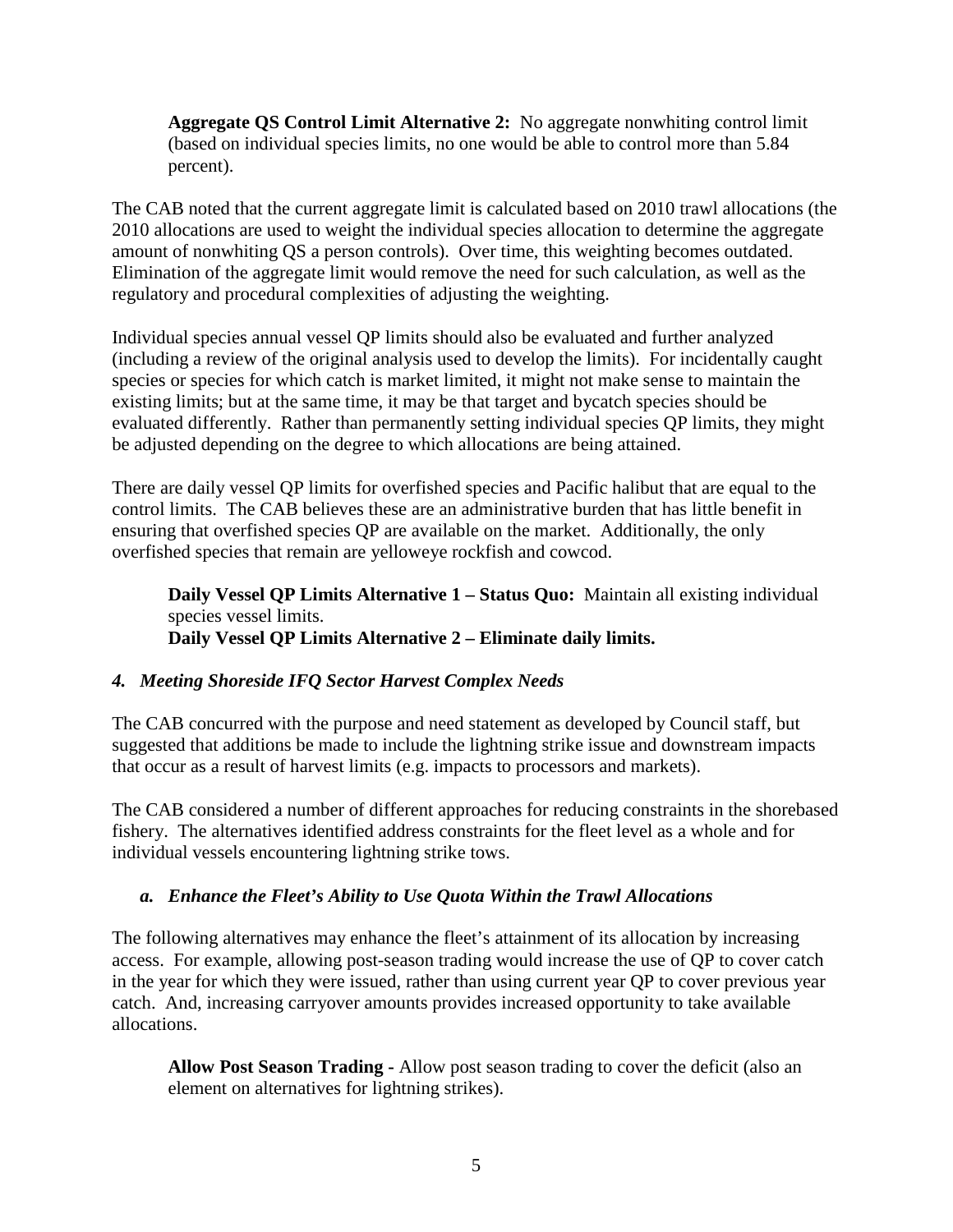**Increase Carry-Over** – Raise the carryover amount from 10 percent to as much as 100 percent (particularly for non-target species with low ACLs).

**Increase Quota Issued** – Raise the amount of QP issued to the point where the modelling would suggest that the trawl allocations would be taken.

**Raise Annual Vessel QP Limits** – (also addressed under accumulation limits) **Alternative** – Raise the vessel cap for vessels that participate in risk pools (define qualifying risk pool)

Other alternatives to be developed.

### **Change Management Tools for Some Species**

**Alternative 1** – Status Quo (non-IFQ management for certain species seldom caught by trawlers, e.g. nearshore rockfish are managed with cumulative trip limits).

**Alternative 2** – Convert yelloweye and cowcod from IFQ management to setaside management. Take into account that existing closures are protecting the resource and its habitat, but also identify the specific areas that should remain closed to ensure the resource is protected.

**Suboption** – Create a new management line at  $34^{\circ}$  27' N. and make cowcod a monitored (set-aside) species between  $34^{\circ}$  27' N. and  $40^{\circ}$  10' N. (Management north and south of this area would not change).

Yelloweye and cowcod are excessively constraining, and individual vessel overages could shut down the entire fleet. Like other groundfish species which are not managed with IFQ, they are not taken in substantial enough amounts to warrant IFQ management. With appropriate habitat protections and area restrictions, the CAB believes that there is no conservation need to manage these species with IFQ because the core area where these species reside is closed or restricted. If these species continue to be managed with IFQ, mechanisms such as increasing the carryover amounts may better respond to year-to-year variability in the amounts caught.

## *b. Vessels with Deficits in Excess of Vessel QP Limits (Including Lightning Strike Situations)*

Vessels with deficits that exceed the vessel QP limits are not able to immediately resolve their deficits no matter how much quota they might otherwise be able to acquire. These alternatives specifically address the situation of any vessel with such a deficit. Some aspects of these alternatives might be extended to cover any vessel with a deficit (not just those with amounts in excess of vessel QP limits). While aimed at the vessels with large deficits (likely the result of lightning strikes) the approaches identified here might also benefit the industry as a whole, for example, by making greater use of QP from previous year's allocations and thereby leaving more allocation available for a coming year. The CAB also noted that vessels with even small amounts over the vessel QP limits might take advantage of provisions under some alternatives.

**Relief from QP Limits**: After the end of the year, all vessels with deficits in their account would be allowed to buy previous year QP to cover their deficit, up through a certain date. In covering their previous year deficits, vessels would not be limited by the annual vessel QP use limits for certain non-target species.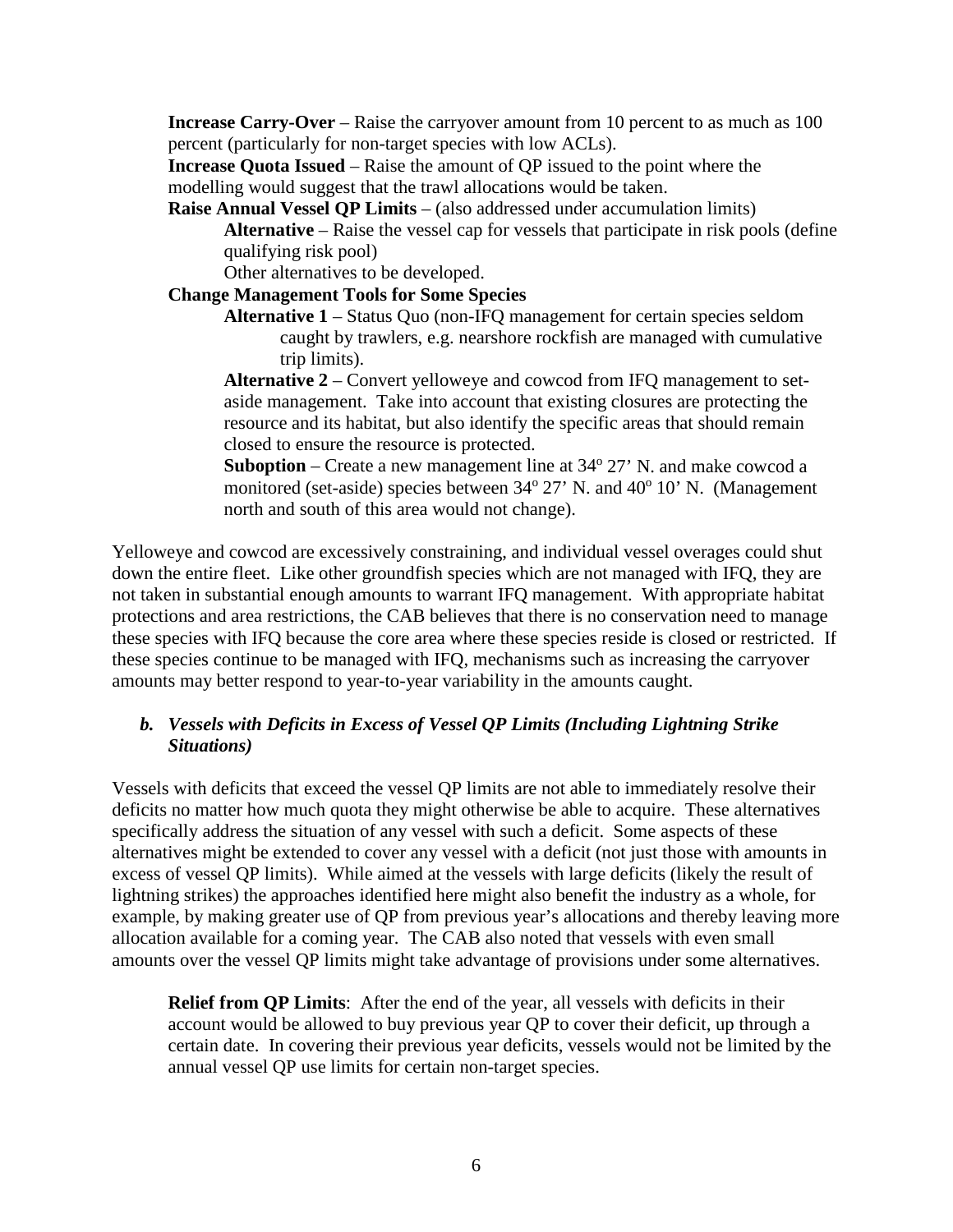Suboption A: In covering their previous year deficits, vessels would not be limited by the annual vessel QP use limits (applies for any species). [This replaces second sentence in main alternative] Suboption B: If the deficits are not covered by that certain date, NMFS would also convert unfished amounts from the previous year's ACLs and sell the QP to

trawl sector vessels that are in deficit, up to the amount of that deficit. Suboption B-1: Limit the NMFS sale to non-target species.

Suboption B-2: Set the NMFS sale price to above market rate.

[Suboptions are not mutually exclusive]

**Area Restriction Alternative:** Vessels that are in deficit by amounts in excess of the annual vessel QP use limits may continue to fish in areas where that deficit species is not caught (species/area relationships to be defined).

Under the current system, vessels that have deficits in excess of vessel QP limits must both forfeit their fish and acquire the QP to cover the landing before they are allowed to return to fishing. In some situations, the market prices for buying the needed QP may be very high. In providing relief for lightning strike tows, the CAB noted the importance of balancing that relief with the disincentives, since individual vessel overages could impact the entire fleet. Care should also be taken to design the alternatives in a way that minimizes the opportunity for abuse. Some other ideas discussed included a two-strike system (such that the repercussions for a second overage would be more substantial than the first) and allowing risk pools to cover amounts a vessel takes in excess of vessel QP caps. The CAB considered but rejected an option that would end the carryover of surpluses in order to provide QP for NMFS to sell to vessels with deficits, since this would reduce the fleet and individual vessel opportunity to harvest available quota.

## <span id="page-6-0"></span>*5. Gear Switching*

The CAB reviewed the purpose and need statement provided by Council staff, but was unable to come to a consensus on an alternative statement. We plan to revisit this issue in more detail at our next meeting and adopt a purpose and need statement at that time.

In discussing the possibility of limiting gear switching, one of the primary focuses of the CAB discussion was the need to account for investments already made in the fishery. Because such investments may be continuing and the Council may want to place some form of a limit on gear switching, the CAB makes the following recommendation.

As a first step in this process, the CAB recommends that a control date be set and a subcommittee be established to focus on the gear switching issue. Since the CAB discussed this in a publically noticed and open forum on July 28, 2017, the CAB recommends that date be used.